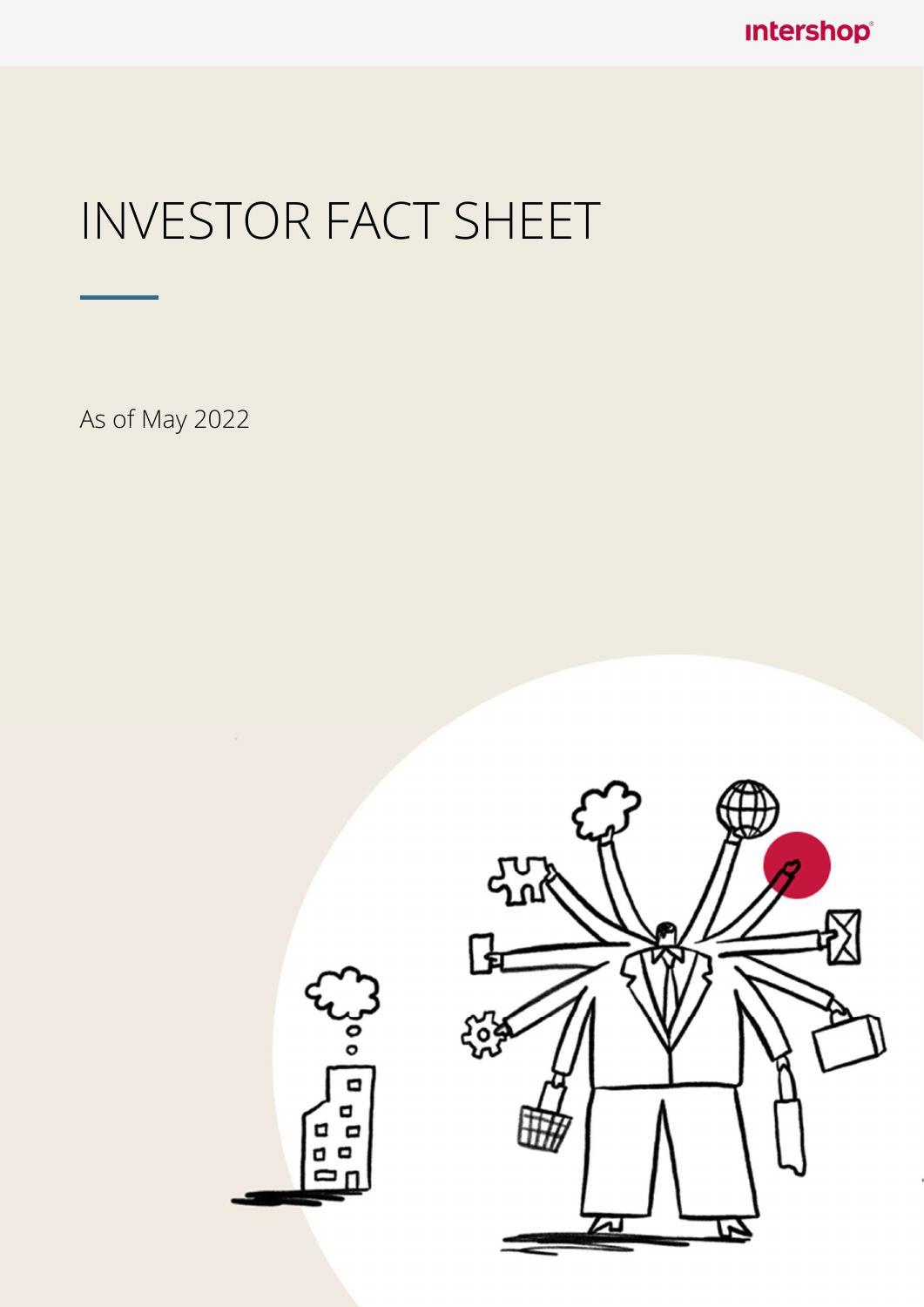### **OVERVIEW**

Intershop (founded in Germany 1992; Prime Standard: ISHA) enables the world's leading manufacturers and wholesalers to digitalize, transform, and boost their businesses. Our e-commerce platform and cloud-based technology give B2B companies the power to establish and expand their digital presence, improve customer experience, and increase online revenue. With more than 25 years' experience and a global presence, we help our 300+ clients turn products into profits, customers into business partners, and transactions into lasting relationships.

### COMPANY DATA

### Headquarters

Intershop Communications AG Steinweg 10 07743 Jena Germany

| Telephone: | +49 (36 41) 50-0  |
|------------|-------------------|
| E-Mail:    | info@intershop.de |
| Web:       | www.intershop.com |

### Founded

1992 in Jena

### **Offices**

Jena, Stuttgart, Frankfurt/Main, Ilmenau, Paris, San Francisco, Melbourne

### Supervisory Board

Markus Klahn (CEO)

Management Board

Christian Oecking (Chairman) Ulrich Prädel (Vice Chairman) Univ.-Prof. Dr. Louis Velthuis Oliver Bendig

### Employees

294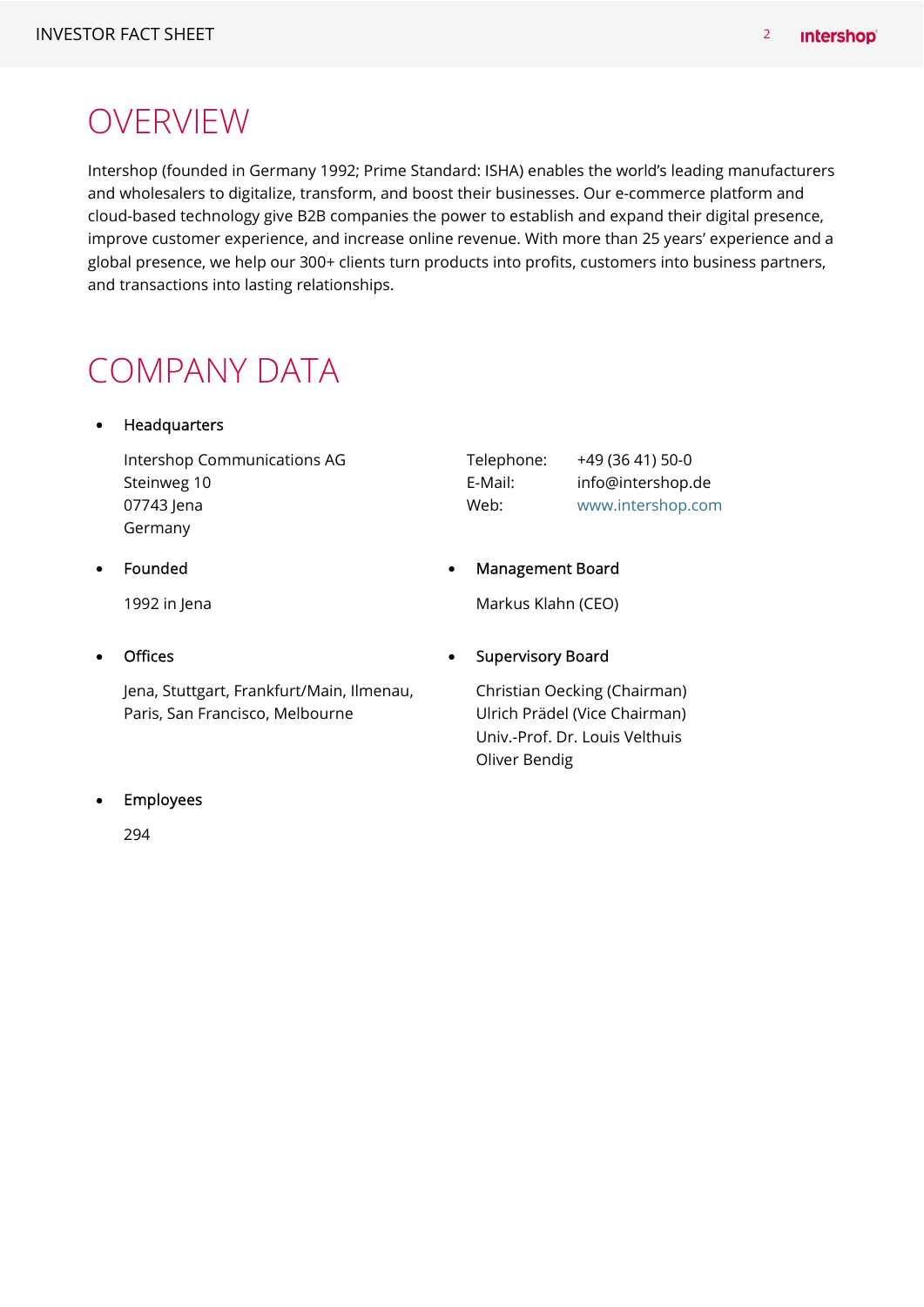### PRODUCT INFORMATION

#### Sector

E-Commerce software and services

#### Business activities

Development, distribution and operation of standardized e-commerce software in the cloud that enables companies to digitalize their sales and service processes.

#### E-Commerce software

Intershop is a provider of powerful e-commerce software for the upper midsize and large enterprises. The cloud-based Intershop Commerce Platform enables manufacturers and wholesalers to establish and expand their digital presence, improve customer experience, and increase online revenue.

The Intershop Commerce Platform is a complete package comprising Commerce Management, Order Management (OMS), Product Information Management (PIM), Experience Management (EX), Customer Engagement Center and BI Data Hub – with all facets for a personalized shopping experience. The Intershop Commerce Platform is a multi-client solution with which digital sales concepts can be individually implemented for different business models (B2B, B2B2X, B2C), sales channels and touchpoints.

Benefits:

- Development and expansion of digital sales
- Omni-channel commerce, for example via online store, retail store, app, sales representatives
- Relief of traditional and cost-intensive sales channels through digital customer portals with convenient self-services
- Development of new market segments through the fast and cost-effective establishment of new online sales channels
- Strengthening global e-commerce through efficient, centralized management of multiple country stores via a central commerce platform
- Building successful sales partnerships through the automation of business relationships
- Reduction of costs by optimizing internal procurement processes

The Company supports its customers in the use of its software by offering a comprehensive range of services.

#### E-Commerce services

- Intershop supports customers from consulting and planning to implementation and operation in the implementation of digital commerce projects.
- Intershop offers customers worldwide 24/7 support.
- Intershop offers its customers and partners a wide range of training courses on Intershop's ecommerce solutions.
- Customer Success a full-service offering

Intershop's Customer Success team can take over the entire online business of its customers as a business process outsourcing provider. This includes strategic consulting, implementation and operation of the commerce solution, online marketing, webshop optimization, and fulfillment. The collaboration focuses on the customer's needs and business objectives.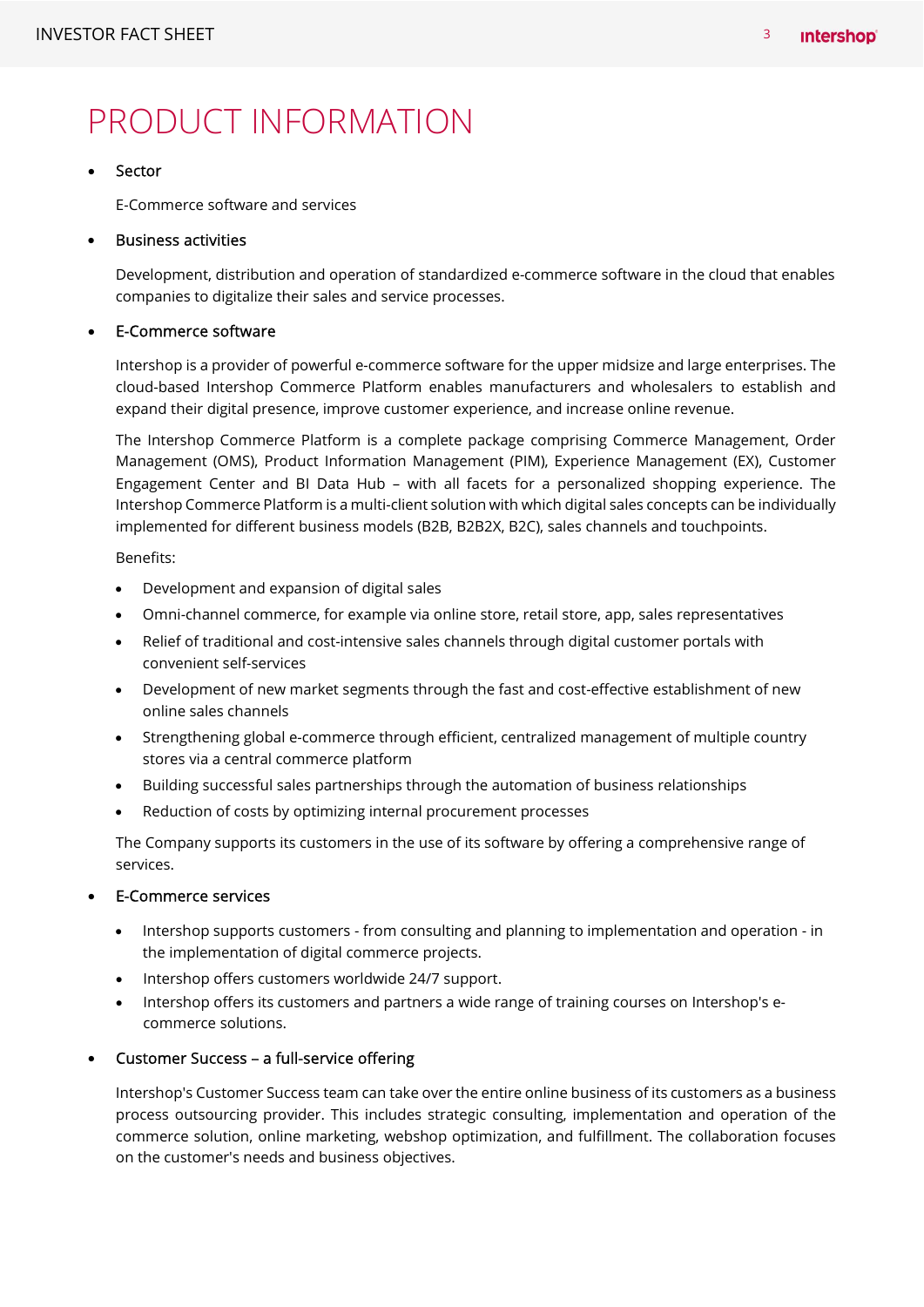### KEY FINANCIALS

• Fiscal year:

December 31

- Accounting standard:
	- IFRS

### Financial information

| in EURO million        | 2011 | 2012  | 2013  | 2014  | 2015 | 2016  | 2017  | 2018  | 2019   | 2020 | 2021 | Q1 22 |
|------------------------|------|-------|-------|-------|------|-------|-------|-------|--------|------|------|-------|
| Revenues               | 49.2 | 51.8  | 53.6  | 46.2  | 42.7 | 34.2  | 35.8  | 31.2  | 31.6   | 33.6 | 36.0 | 9.2   |
| Gross profit           | 20.0 | 17.4  | 18.8  | 16.7  | 19.1 | 15.7  | 17.6  | 11.9  | 11.1   | 15.7 | 17.4 | 4.5   |
| Operating profit       | 2.6  | (0.6) | (3.2) | (6.3) | 0.2  | (2.4) | 0.4   | (5.9) | (6, 5) | 1.0  | 1.3  | 0.03  |
| Net loss/profit        | 3.0  | (0.6) | (3.3) | (6.6) | 0.0  | (3.0) | (0.7) | (6.7) | (6.8)  | 0.8  | 0.8  | (0.1) |
| Free Liquidity         | 16.9 | 14.3  | 7.4   | 6.4   | 15.2 | 10.9  | 8.9   | 7.2   | 7.7    | 11.6 | 12.2 | 12.5  |
| <b>Total Liquidity</b> | 17.0 | 14.4  | 7.4   | 6.7   | 16.8 | 10.9  | 8.9   | 7.2   | 8.4    | 12.2 | 12.5 | 12.7  |
| Shareholders<br>equity | 28.2 | 27.6  | 24.2  | 17.6  | 19.1 | 16.1  | 15.3  | 13.6  | 15.7   | 16.5 | 17.4 | 17.2  |
| Total assets           | 41.2 | 38.6  | 33.7  | 25.3  | 33.0 | 27.1  | 25.0  | 22.7  | 27.6   | 29.4 | 39.6 | 44.5  |
| Employees              | 470  | 530   | 535   | 415   | 380  | 355   | 338   | 339   | 314    | 299  | 288  | 294   |

### SHARE AND CAPITAL INFORMATION

- IPO on Neuer Markt, Frankfurt, Germany
	- IPO volume: 1,800,000 shares (1,000,000 capital increase)
	- First day of trading: July 16, 1998
	- Offering price:  $51.13 \in$
	- First quote: 132.93 €
	- Syndicate: Bank J. Vontobel & Co AG, Commerzbank AG, Hambrecht & Quist Euromarkets S.A., Sal. Oppenheim jr. & Cie KgaA

### ADR Listing on Nasdaq, New York / USA

- IPO volume: 3,350,000 American Depositary Receipt (ADR) or 3,350,000 ordinary shares (ORD), respectively)
- First day of trading: September 29, 2000; last day of trading: February 17, 2004
- Offering price: \$32.09 per ADR (equals €73 per ordinary share)
- Ratio of 1 ADR : 1 ORD, i.e., one ADR represent one bearer ordinary share
- First quote: \$32.125
- Syndicate: Credit Suisse First Boston, Chase H&Q, U.S. Bancorp Piper Jaffray
- Nasdaq market segment: Nasdaq National Market
- ADR ratio change from 1 ADR : 5 ORD to 1 ADR : 1 ORD on February 6, 2003
- Delisting From Nasdaq and Termination of ADR Facility on February 17, 2004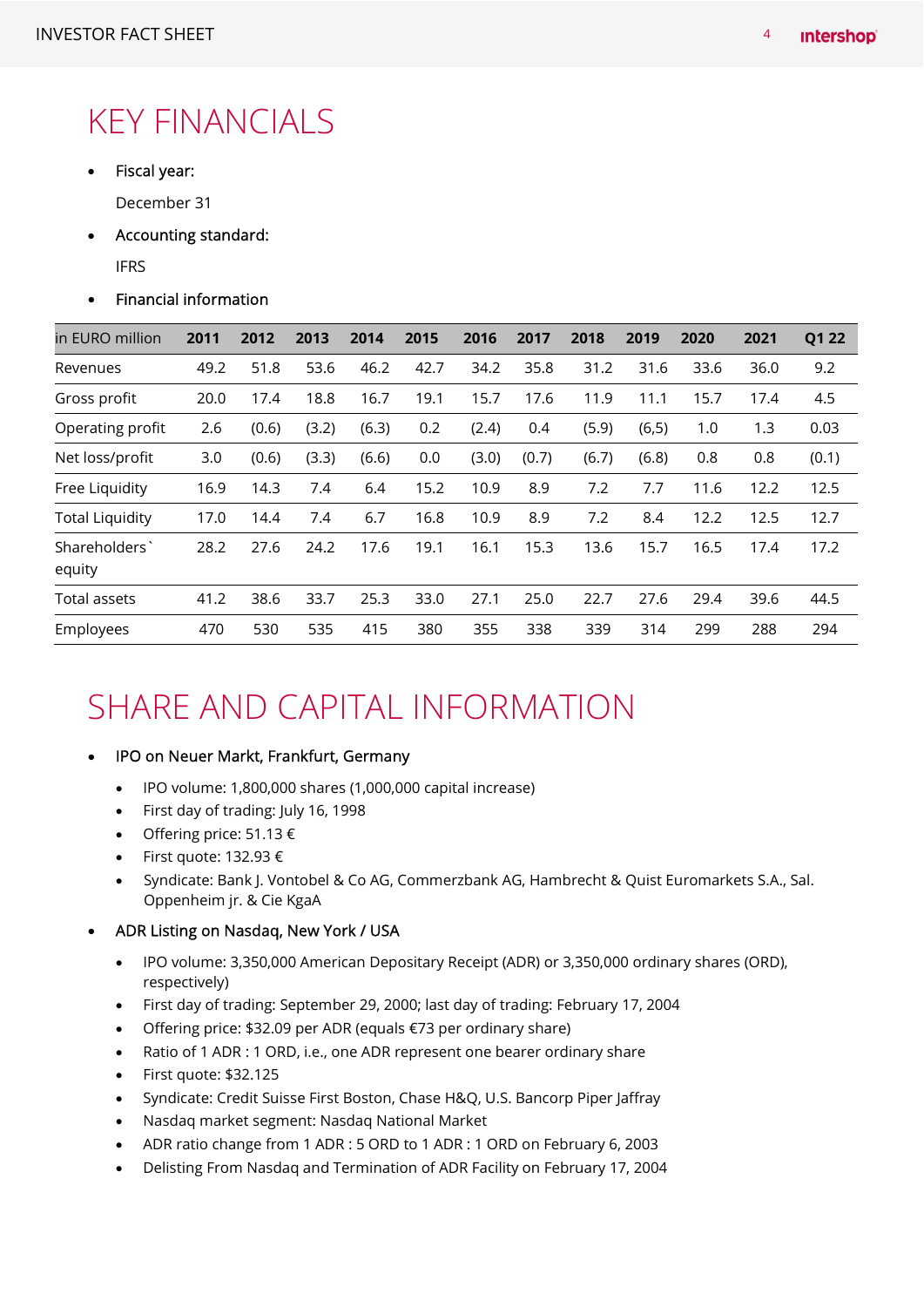|  | Shareholder structure |  |
|--|-----------------------|--|
|--|-----------------------|--|

- 46.98% Free Float
- 36.87% Shareholder Value Management AG/ Shareholder Value Beteiligungen AG/ Reiner Sachs/Value Focus Beteiligungs GmbH
- 16.15% Frankfurter Investmentgesellschaft mit variablem Kapital (SICAV)

#### Number of shares

Outstanding: 14,194,164

#### • Share type

Common bearer shares of no par value (with a calculated value of 1 $\epsilon$ )

#### Stock split

- August 23, 1999 3-for-1 stock split
- August 16, 2000 5-for-1 stock split
- January 17, 2003 1-for-5 reverse stock split
- July 08, 2005 1-for-3 reverse stock split
- February 14, 2020 1-for-3 reverse stock split

### Latest Corporate Actions

- September 24, 2015 Cash capital increase, excluding shareholders' subscription rights
- May 15, 2018 Cash capital increase,
	- excluding shareholders' subscription rights
- February 14, 2019 Cash capital increase, public rights issue
- July 05, 2019 Cash capital increase, excluding shareholders' subscription rights

### • Stock exchanges

Germany: Frankfurt/Main (Prime Standard), XETRA, Berlin, Bremen, Düsseldorf, Hamburg, Hanover, Munich, Stuttgart

#### Indices

CDAX, PRIMEALL, TECHALLSHARE

Security identification number (WKN)

A25421

### SE-Code

(Frankfurter-WP) ISHA

Capital

| Common stock          | € 14.194.164 |
|-----------------------|--------------|
| Authorized capital I  | € 1.437.636  |
| Conditional capital I | € 1,437,000  |

ISIN Code

DE000A254211

Market segment

Prime Standard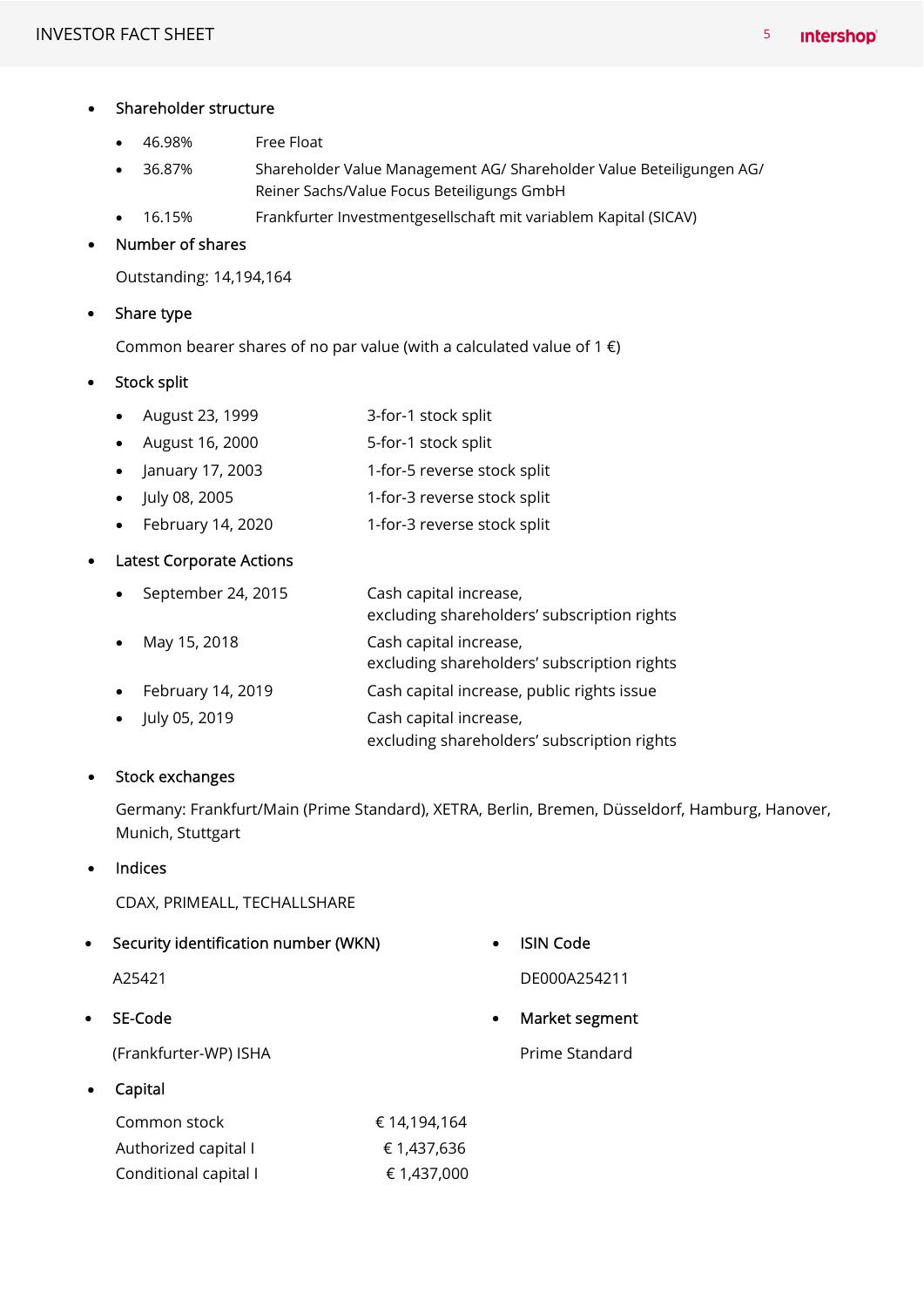### WARRANT BOND

- Type of bond Warrant bond
- WKN / ISIN-Code A254UA / DE000A254UA1
- Nominal value € 3,108,000.00
- Term July 24, 2020 to July 23, 2025
- **•** Listing Open Market segment of the Frankfurt Stock Exchange
- Denomination 3.108 warrant bond
- Interest rate 3% per year
- Option rights Intershop Communications AG common bearer shares with a proportion of the share capital attributable to each share of EUR 1.00 per share

### FURTHER INFORMATION

- Visit us www.intershop.com to learn more about Intershop Communications AG, e. g.:
	- For specific information on investor relations and financial information, please use the following link: https://www.intershop.com/investor-relations
	- For the latest corporate news, please visit us at: https://www.intershop.com/press-releases
	- For information on our customers, please refer to this site: https://www.intershop.com/customers

### Financial Calendar

- April 27, 2022 Release of Q1 financials 2022
- May 10, 2022 Ordinary Annual Stockholders´Meeting 2022
- May 24, 2022 German Spring Conference 2022
- July 27, 2022 Release of Q2 and 6-month financials 2022
- October 26, 2022 Release of Q3 and 9-month financials 2022

### Intershop Investor Relations

| Intershop Communications AG | Telephone: | +49 (36 41) 50-1000           |
|-----------------------------|------------|-------------------------------|
| Steinweg 10                 | Fax:       | +49 (36 41) 50-1001           |
| 07743 Jena                  | E-Mail:    | ir@intershop.com              |
| Germany                     | Web:       | www.intershop.com /investoren |